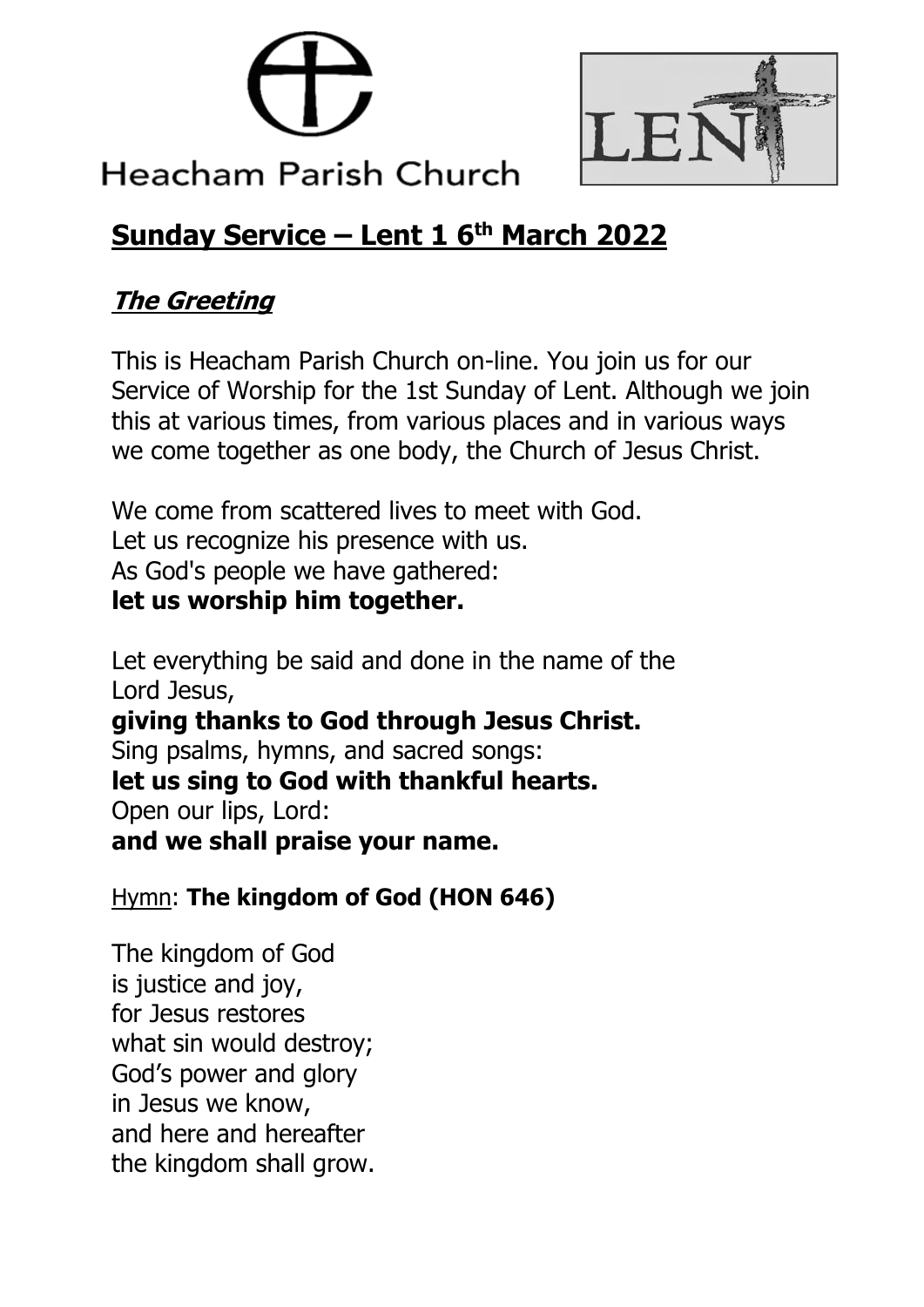The kingdom of God is mercy and grace, the captives are freed, the sinners find place, the outcast are welcomed God's banquet to share, and hope is awakened in place of despair.

The kingdom of God is challenge and choice, believe the good news, repent and rejoice! His love for us sinners brought Christ to his cross, our crisis of judgement for gain or for loss.

God's kingdom is come, the gift and the goal, in Jesus begun, in heaven made whole; the heirs of the kingdom shall answer his call, and all things cry 'Glory!' to God all in all.

#### **Prayer of preparation**

We meet in the presence of God **who knows our needs, hears our cries, feels our pain, and heals our wounds.** Be with us, Spirit of God; **nothing can separate us from your love.**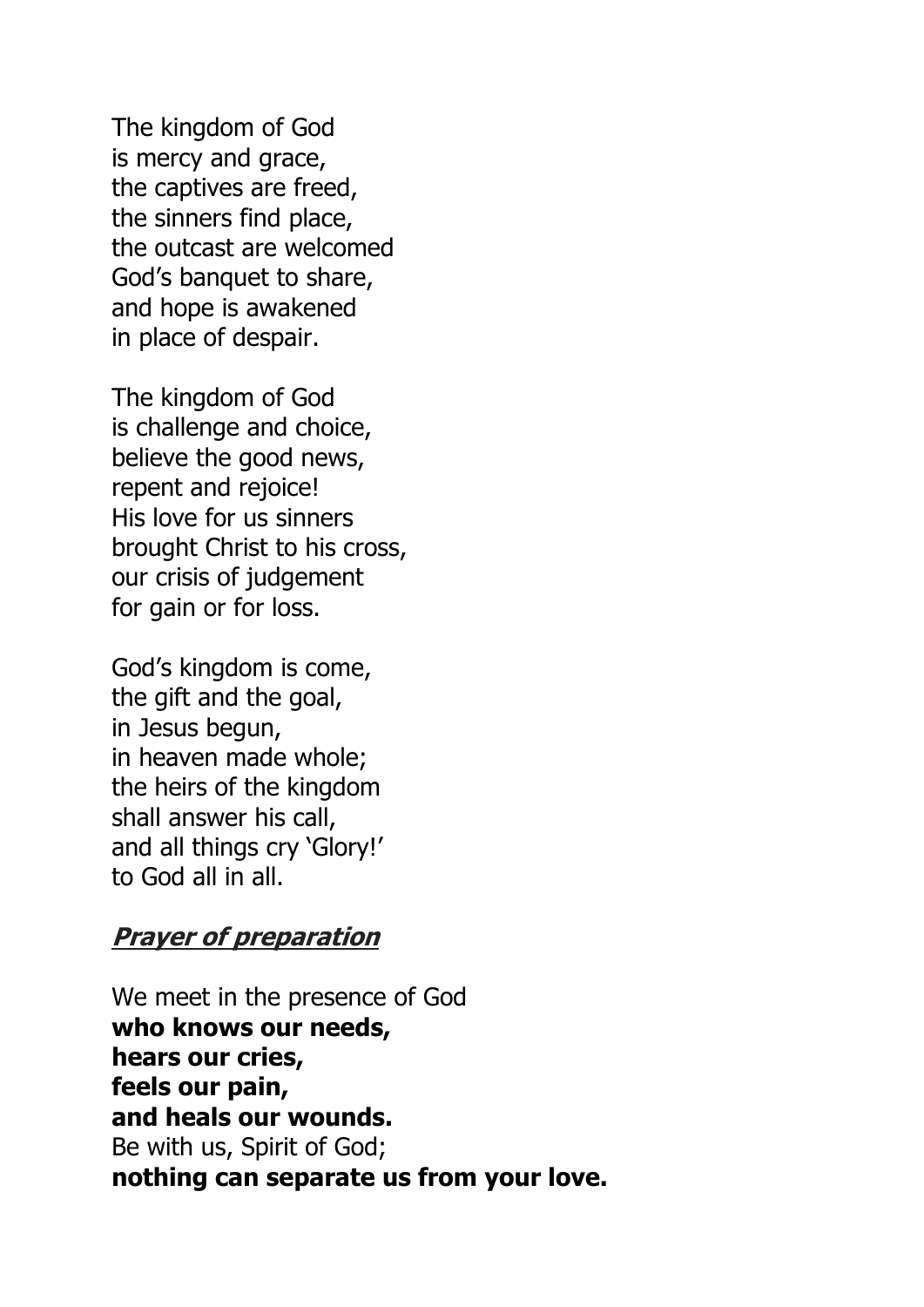Breathe on us, breath of God; **fill us with your saving power.** Speak in us, wisdom of God; **bring strength, healing, and peace.**

The Lord is here. **His Spirit is with us.**

#### **Prayers of penitence**

The word of God is living and active. It judges the thoughts and intentions of the heart. All is open and laid bare before the eyes of him to whom we give account. We confess our sins in penitence and faith.

**Lord God, we have sinned against you; we have done evil in your sight. We are sorry and repent. Have mercy on us according to your love. Wash away our wrongdoing and cleanse us from our sin. Renew a right spirit within us and restore us to the joy of your salvation, through Jesus Christ our Lord. Amen.**

May almighty God, who sent his Son into the world to save sinners, bring us his pardon and peace, now and for ever. **Amen.**

Hymn: **Beauty for brokenness (HON 60)**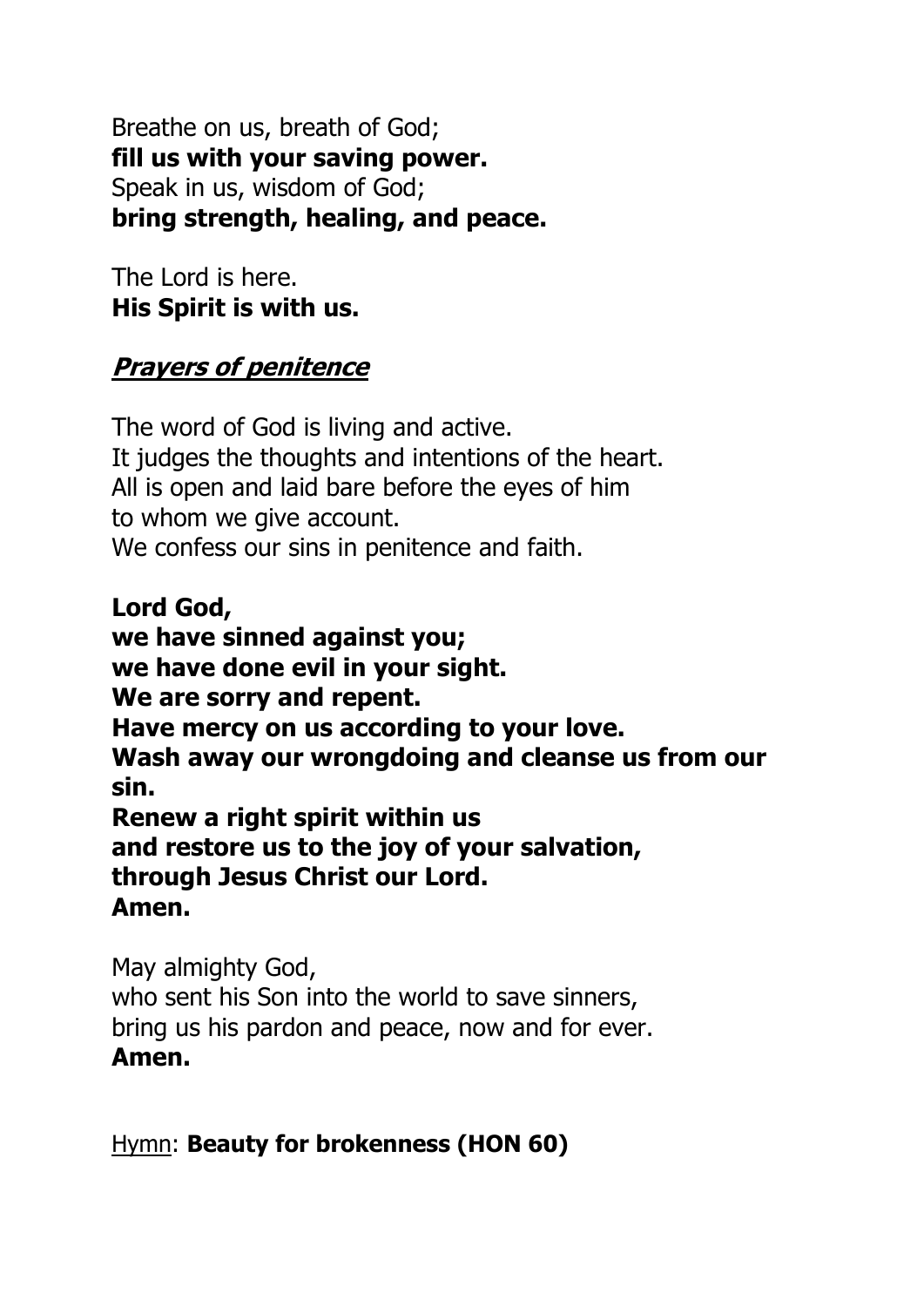Beauty for brokenness, hope for despair, Lord, in the suffering, this is our prayer. Bread for the children, justice, joy, peace, sunrise to sunset your kingdom increase.

Shelter for fragile lives, cures for their ills, work for the craftsmen, trade for their skills. Land for the dispossessed, rights for the weak, voices to plead the cause of those who can't speak.

God of the poor, friend of the weak, give us compassion, we pray, melt our cold hearts, let tears fall like rain. Come, change our love from a spark to a flame.

Refuge from cruel wars, havens from fear, cities for sanctu'ry, freedoms to share. Peace to the killing fields, scorched earth to green, Christ for the bitterness, his cross for the pain.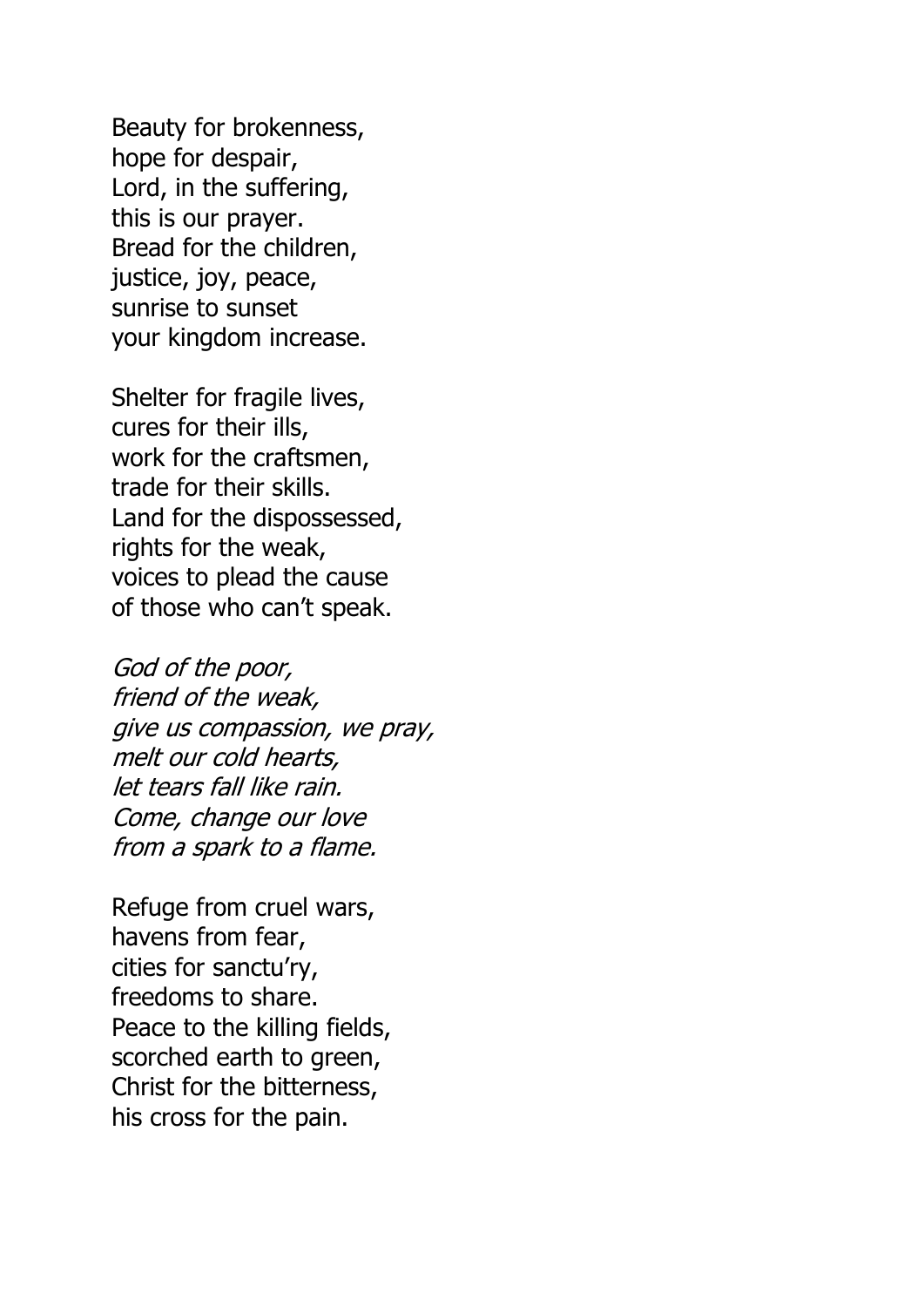Rest for the ravaged earth, oceans and streams, plundered and poisoned, our future, our dreams. Lord, end our madness, carelessness, greed; make us content with the things that we need.

Lighten our darkness, breathe on this flame, until your justice burns brightly again; until the nations learn of your ways, seek your salvation and bring you their praise.

#### **Bible reading** – Luke 4: 1-13 read by Andrew

#### **A reflection** – by Veronica

Today is the  $1<sup>st</sup>$  Sunday of Lent - I wonder what your plans are for lent this year, and how you are getting on with them?

Have you given up chocolate, or beer, or caffeine, or social media?

Have you committed to pray or read your Bible more?

Have you got a Lent book or app to look at every day?

Have you signed up to the Diocesan 40 prayers for 40 days?

Have you looked at the updated prayer board at the back of church with 40 suggestions for prayer?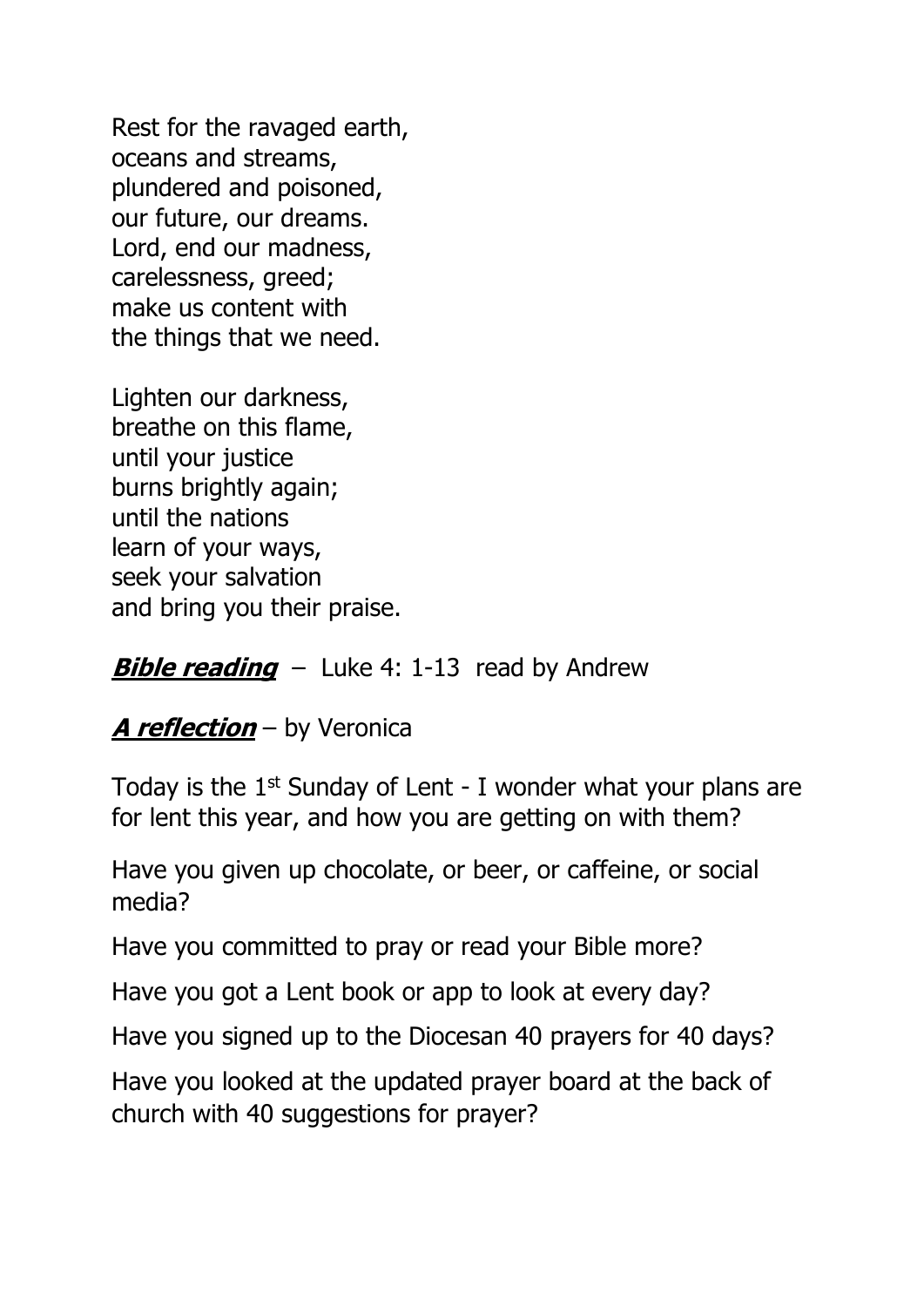Have you responded to John's challenge to us last week, to listen to Jesus this lent?

Within the church calendar, lent gives us the opportunity to reflect, review, and act.

Our bible reading is a well-known one, with Jesus being tested in the wilderness, I want to look at these today in terms of identity and vocation. Who am I and what am I called to do/be?

I found these words from Rowan Williams helpful as I prepared this week:

Who am I? and What am I here for? These crucial questions about identity and vocation are ones Jesus now faces in the desert and we will often face too.

After the assurance of his heavenly Father's voice at his Baptism: 'You are my Son, whom I love, with You I am well pleased' the wilderness is where Jesus will clarify and define the Kingdom he wants to build in the hearts and minds of people.

Forty days alone in the wilderness will take Jesus to the limits of his physical endurance and strength. Exhausted and hungry he will experience deep despair, and in his mental struggle with temptation, he will face the reality of evil. But it will also become a place of transparency and spiritual clarity which shapes the priorities of his ministry.

Jesus will face subtle temptations in his mind all probing and doubting his identity beginning with 'If you are the Son of God' then prove it. Prove it by turning stones into bread. Prove it by leaping from the temple roof to impress people. Prove it by bowing down before the throne of power, greed and popularity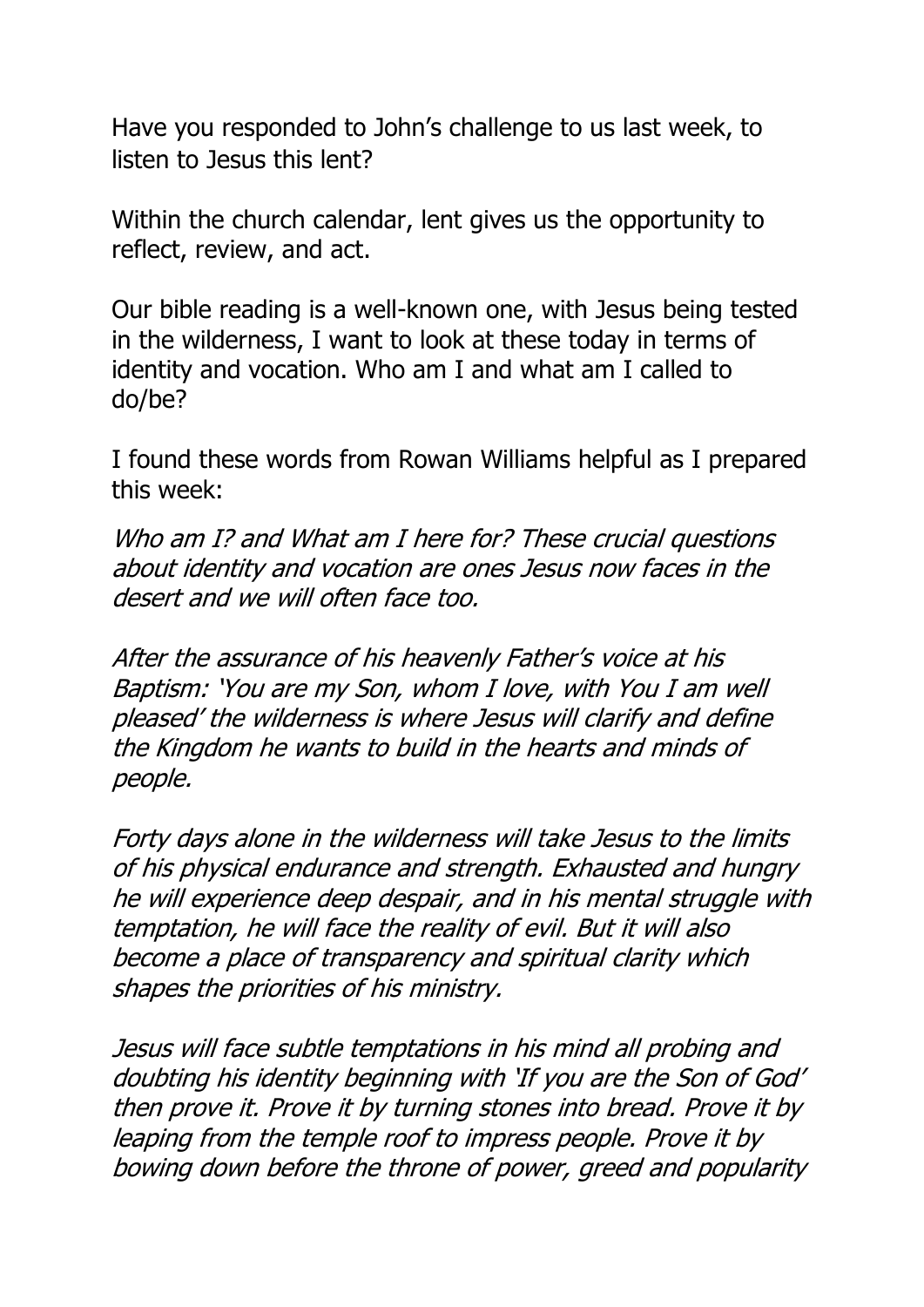making them the signs of your Kingdom. But secure in his identity and assured of his Father's love Jesus resists these temptations and clings on to his vocation.

On this, the first Sunday in Lent we are invited to enter the wilderness through the doorway of our imagination: are we willing to receive the vocation God has prepared for us and then to put it into practice.

For us here in Heacham (or wherever you are reading or watching this) what does it mean for us here and now this lent in 2022?

- 1) Our identity: I think this lent each of us needs to spend time listening to Jesus, listening to God, to hear God say to each of us 'you are my child whom I love' we need to be reminded of our identity in Christ, as loved children, knowing there is nothing we need to do or be to earn that love, Jesus has already done that! We as a church need to do the same, to reflect on our identity in Christ to shape our priorities in ministry.
- 2) Our vocation: secondly we need to reflect on what our vocation is, what we are being called to do here and now, as a church and as individuals. This lent I am particularly asking you to do so in relation to Heacham Parish Church.

As a church we need your help, we need to galvanise the gifts, skills, and talents of everyone, so that we can continue to build the church and kingdom here in Heacham and the local area.

If you are in the church email list, or paper delivery list you will have received a copy of 'Heacham Parish Church needs your help' If you have not had one, and are in church you can pick one up from the welcome desk or if you are watching this online contact the church office or me and we will send you one.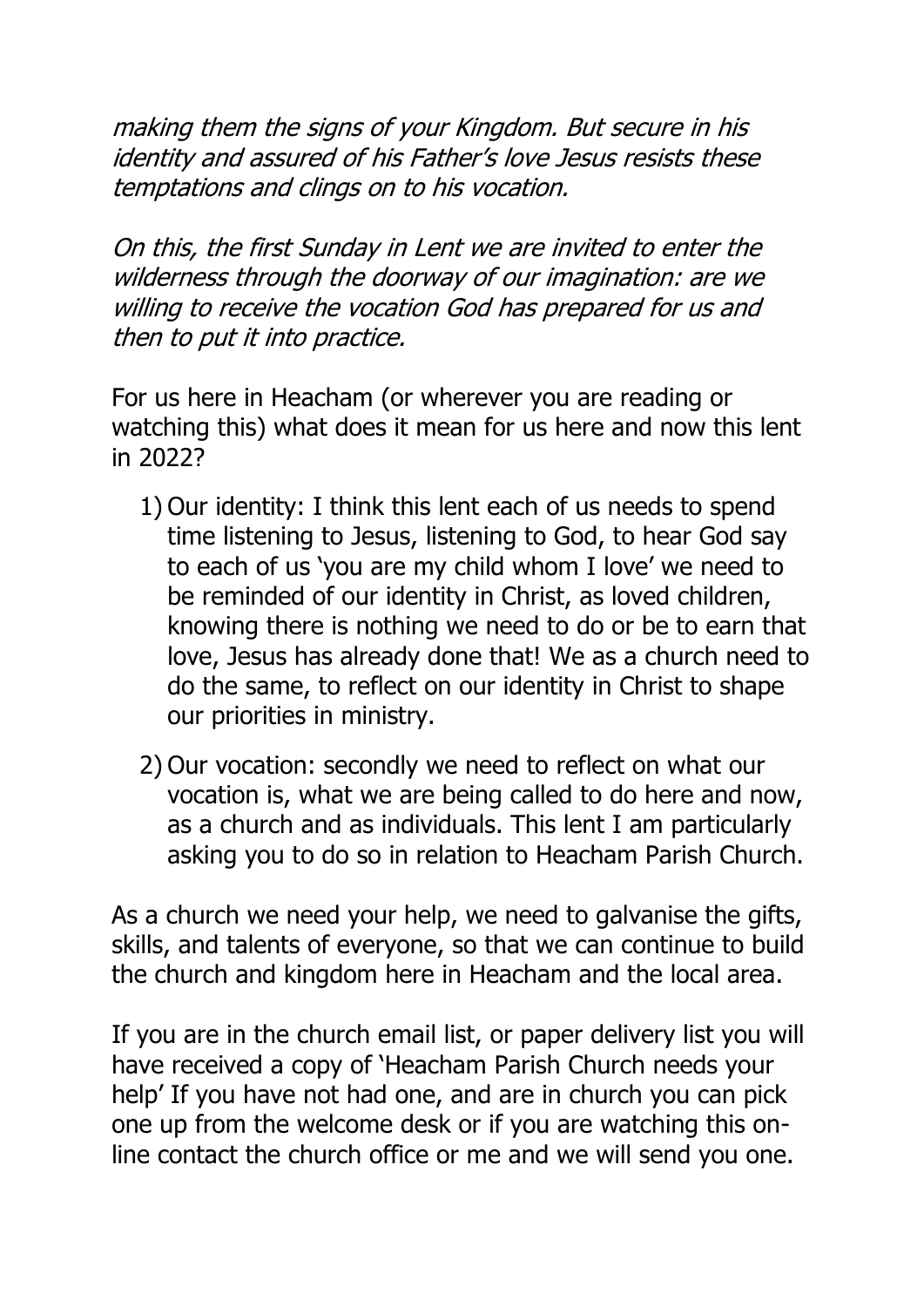Please read though this carefully and prayerfully and see what you can do, God gives each of us gifts and experience, for the church to continue to grow we need each of us to do our bit, to use our gifts and talents. It was St David's day this week, and one of the things he is quoted as saying is, 'Be joyful, keep the faith and do the little things.' Please prayerfully consider what little things, or big things you can do for God within Heacham Parish Church.

Each of us is loved and valued by God, let's receive that afresh this lent claiming our identity , and then reflect and act on that love by action, receiving our vocation and then serving him and building his church and kingdom here in Heacham. **Amen**

#### Hymn: **Forty days & Forty nights in Judah's desert (HON191)**

Forty days and forty nights in Judah's desert Jesus stayed; all alone he fought temptation, all alone he fasted, prayed. When the heat of passion rules me, when I feel alone, betrayed, Lord, you meet me in the desert, strong in faith and unafraid.

In the garden, his disciples slept the darkest hours away, but our Lord did not condemn them when they would not watch or pray. Make me constant in your service, keeping watch both night and day. Give me grace that I may never such a love as yours betray.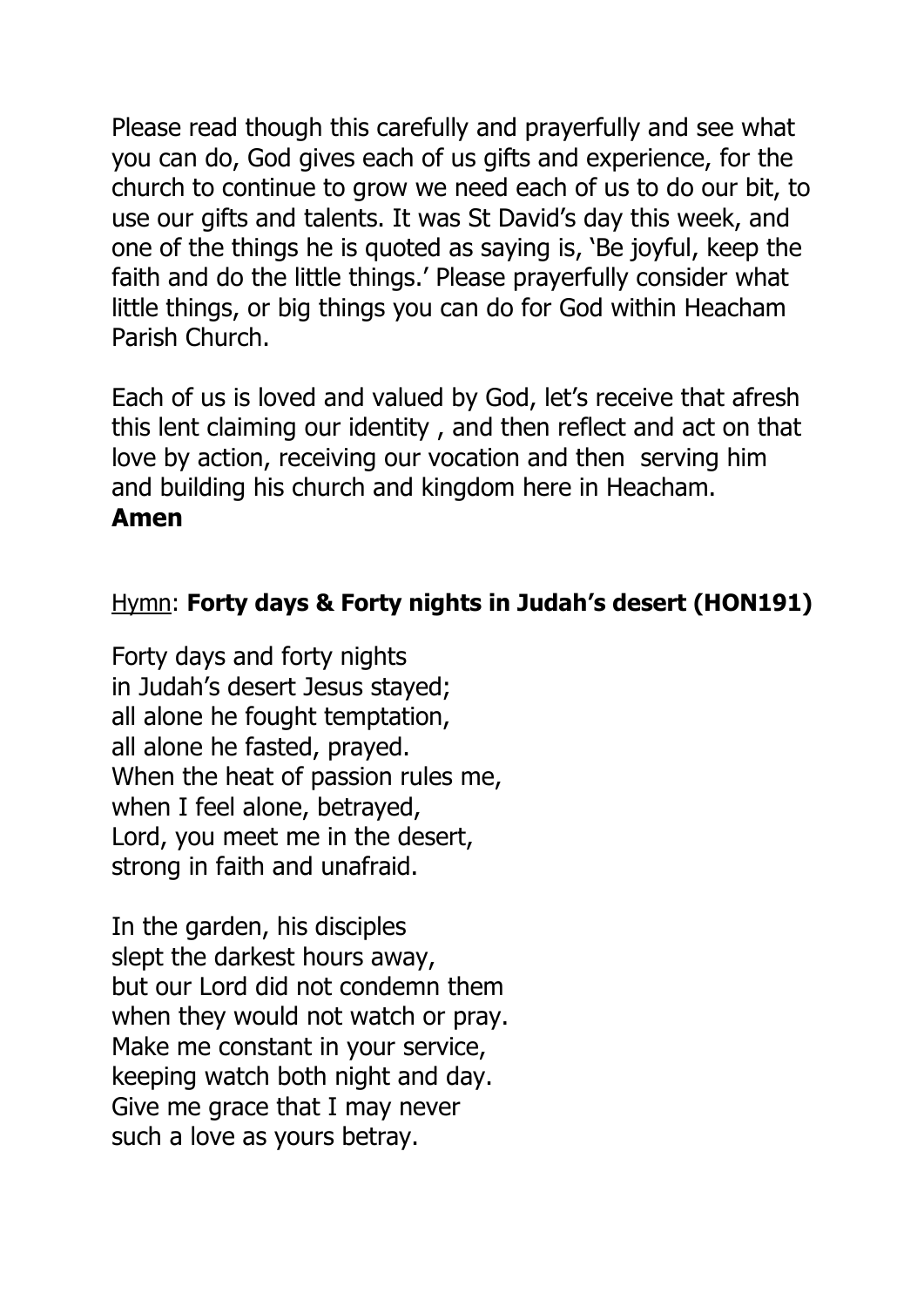When the rooster crowed at daybreak, Peter's fear and panic grew. He denied three times the charge that Jesus was a man he knew. When my love for you is challenged, when the faithful ones are few, give me courage and conviction to proclaim my Lord anew.

Soldiers came, the Galilean was arrested, bound and tried, and upon a wooden cross the Son of God was crucified. In the darkest hour of torture, Jesus raised his head and cried, 'Why hast thou forsaken me?,' and faithful to the end, he died.

With a sword they pierced his side – himself, they jeered, he could not save; Joseph then prepared the body with sweet spices for the grave. This the precious, broken body which for me my Saviour gave; such a love as his I long for, such a faith as his I crave.

#### **Affirmation of faith**

Do you believe and trust in God the Father? **I believe in God, the Father almighty, creator of heaven and earth.**

Do you believe and trust in his Son Jesus Christ? **I believe in Jesus Christ, his only Son, our Lord, who was conceived by the Holy Spirit,**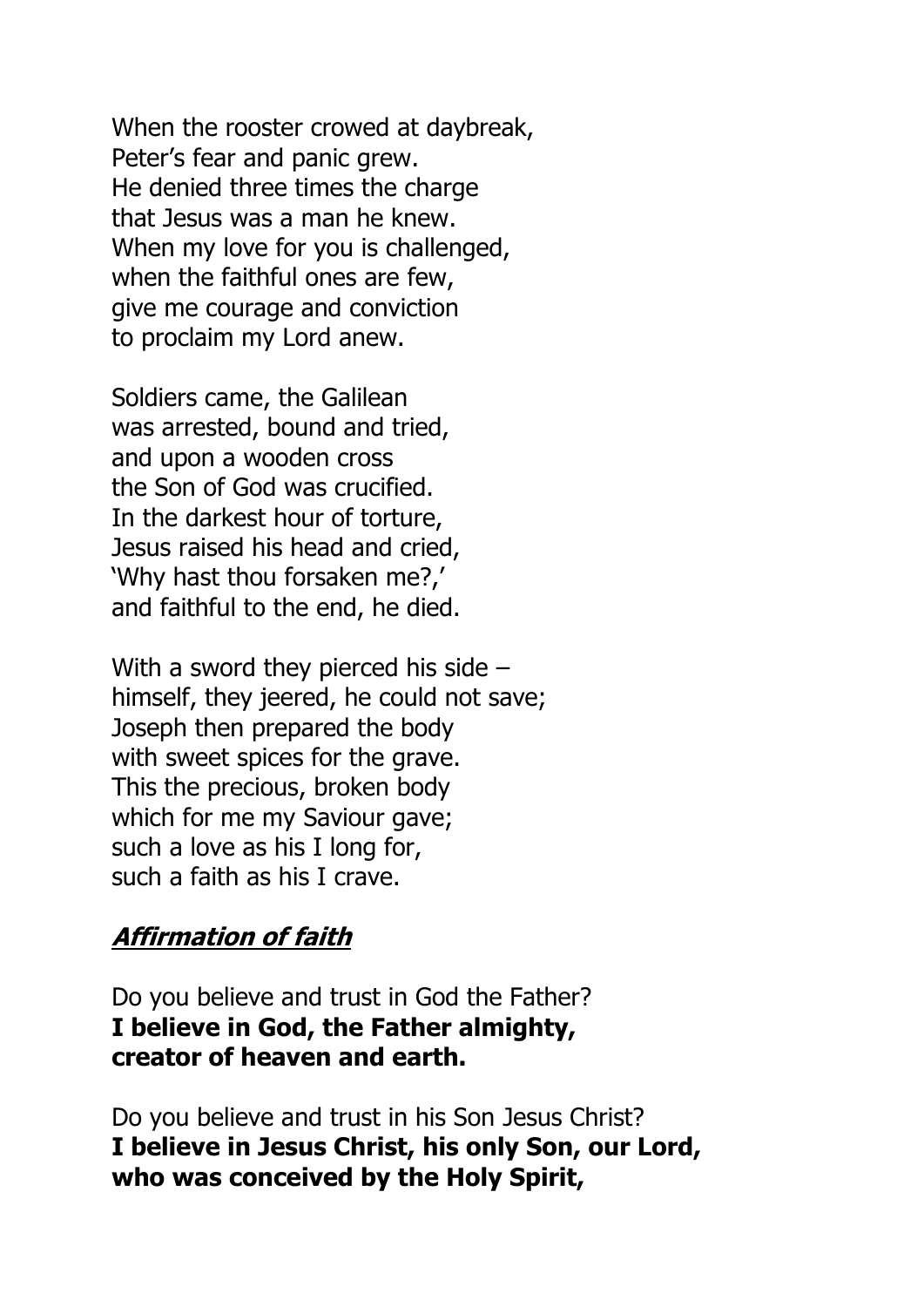**born of the Virgin Mary, suffered under Pontius Pilate, was crucified, died, and was buried; he descended to the dead. On the third day he rose again; he ascended into heaven, he is seated at the right hand of the Father, and he will come to judge the living and the dead.**

Do you believe and trust in the Holy Spirit? **I believe in the Holy Spirit, the holy catholic Church, the communion of saints, the forgiveness of sins, the resurrection of the body, and the life everlasting. Amen.**

#### **Prayers of Intercession** - Led by Lynda

In peace let us pray to the Lord.

Thank you, Lord, that you came to a troubled world to bring us the gift of new life that we could have peace in our hearts and a hope anchored in Jesus Christ.

We lift before you the people of Ukraine, and we cry out to you for peace in this nation that has found itself at war with its neighbour.

We cry out to you to bring hope for a people who are in turmoil and despair.

We cry out to you for your new life where there is death and destruction.

Lord in your mercy – **Hear our prayer**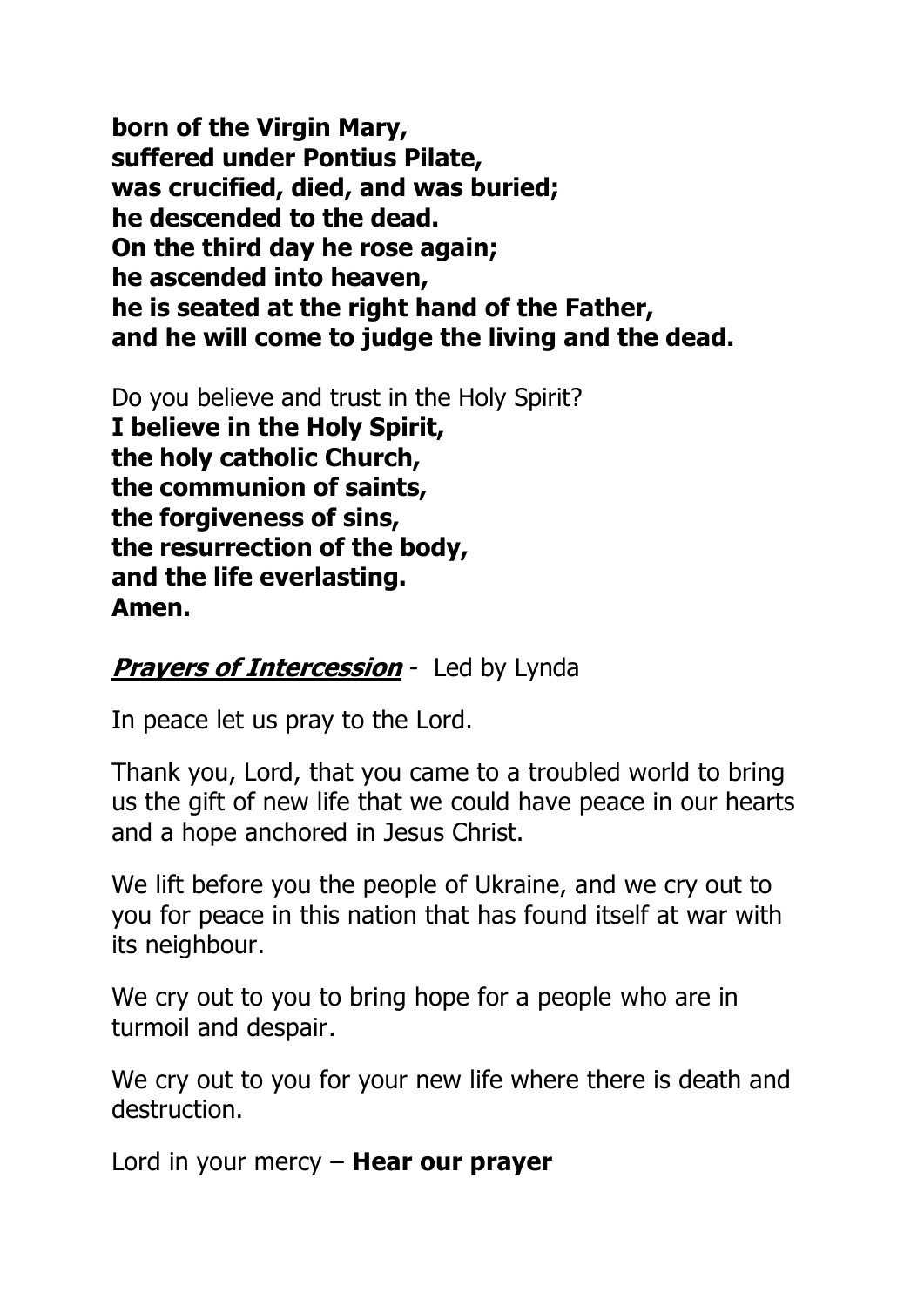Oh Lord, we remember too that there are many other nations around the world where there is war and unrest, where terrorism and political turmoil is leading to death and injury for many.

Lord help us remember the people where there is civil war - in countries such as Afghanistan, Yemen, Myanmar, Syria, Ethiopia and Eritrea, and Libya.

Lord help us to remember the people who live under constant terrorist threats and political unrest in countries we do not often hear about in our news such as Algeria, Burkina Faso, Cameroon, Chad, the Democratic Republic of Congo, Iraq, Mali, Mozambique, Niger, Nigeria, Tanzania, and Tunisia.

Lord we bring before you countries where ethnic violence is leading to great misery for the population – such as in South Sudan.

Lord we remember the people living in Central and South American countries such as Mexico and Colombia where the so-called drug wars result in as many deaths and casualties as if the countries were at war with another nation.

Lord it is overwhelming how much pain, and sorrow there is, and we do not have the words or wisdom to know how to pray. But Lord you do hear the very cry of our hearts as we lift these impossible situations to you.

Lord in your mercy – **Hear our prayer**

Lord we pray for the leaders of the nations, that you will guide them in the ways of freedom, justice, and truth.

Lord we pray for all who are working to bring peace and reconciliation. Strengthen those who seek to bring an end to warfare, and to those who bring healing to body, mind, or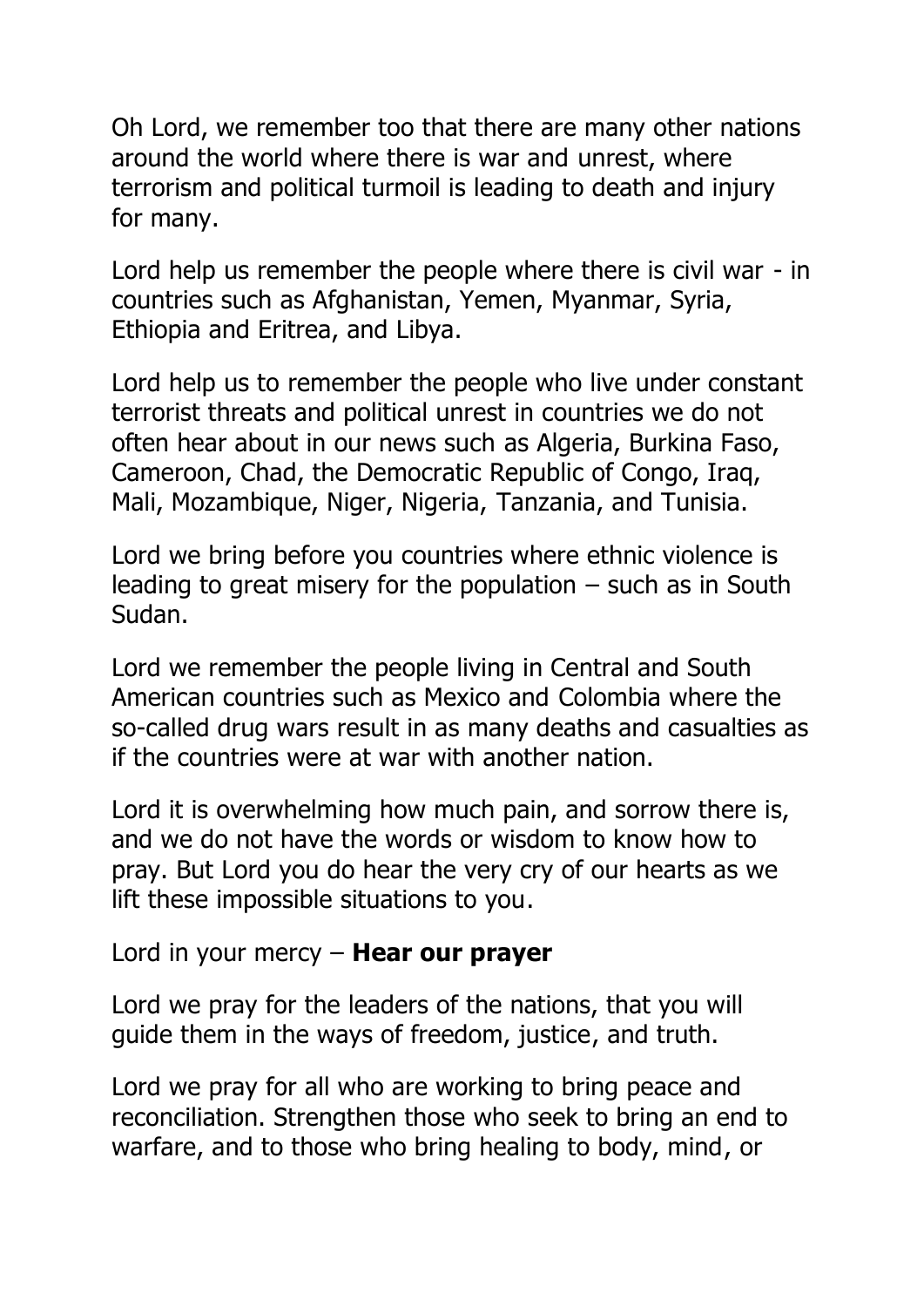spirit. Resource and strengthen those who can rebuild and reequip nations.

Lord we pray for all those who work to bring peace and hope to those who have lost so much.

Lord, in your mercy – **Hear our prayer**

Lord we pray for your miraculous, redemptive love, to be poured out onto these troubled lands.

Enable us to pray for our enemies, and those who wish us harm. We pray that you will turn the hearts of all to kindness and friendship.

Let us be a people who can reveal your love in a hurting world. Let us be a channel for your peace.

Lord, in your mercy - **Hear our prayer**

And finally, Lord we lift up to you those we know by name who need your touch today. For those who are mourning, for those in pain and those who are struggling we silently lift them by name to you.

Lord bring your perfect peace that passes all our understanding. Let your river of peace wash over us all.

**Most holy God and Father,**

**hear our prayers for all who strive for peace and all who fight for justice.**

**Help us, who today remember the cost of war, to work for a better tomorrow;**

**and, as we commend to you lives lost in terror and conflict,**

**bring us all, in the end, to the peace of your presence; through Christ our Lord. Amen.**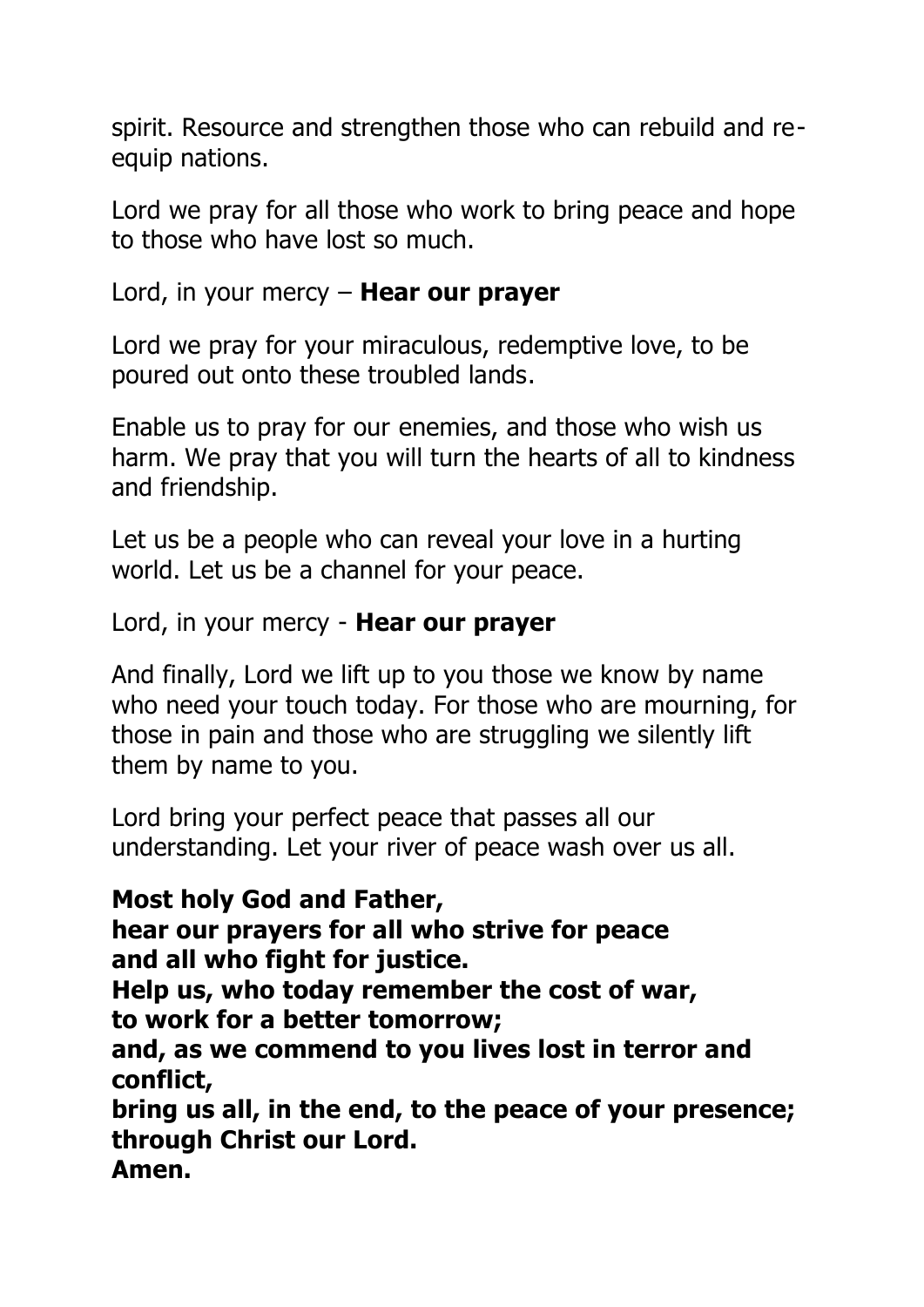#### **The Collect**

Heavenly Father, your Son battled with the powers of darkness, and grew closer to you in the desert: help us to use these days to grow in wisdom and prayer that we may witness to your saving love in Jesus Christ our Lord.

#### Hymn: **Who can sound the depths of sorrow (HON 747)**

Who can sound the depths of sorrow in the Father heart of God, for the children we've rejected, for the lives so deeply scarred? And each light that we've extinguished has brought darkness to our land: upon our nation, upon our nation have mercy, Lord.

We have scorned the truth you gave us, we have bowed to other lords. We have sacrificed the children on the altar of our gods. O let truth again shine on us, let your holy fear descend: upon our nation, upon our nation have mercy, Lord.

(Men) Who can stand before your anger? Who can face your piercing eyes? For you love the weak and helpless, And you hear the victims' cries.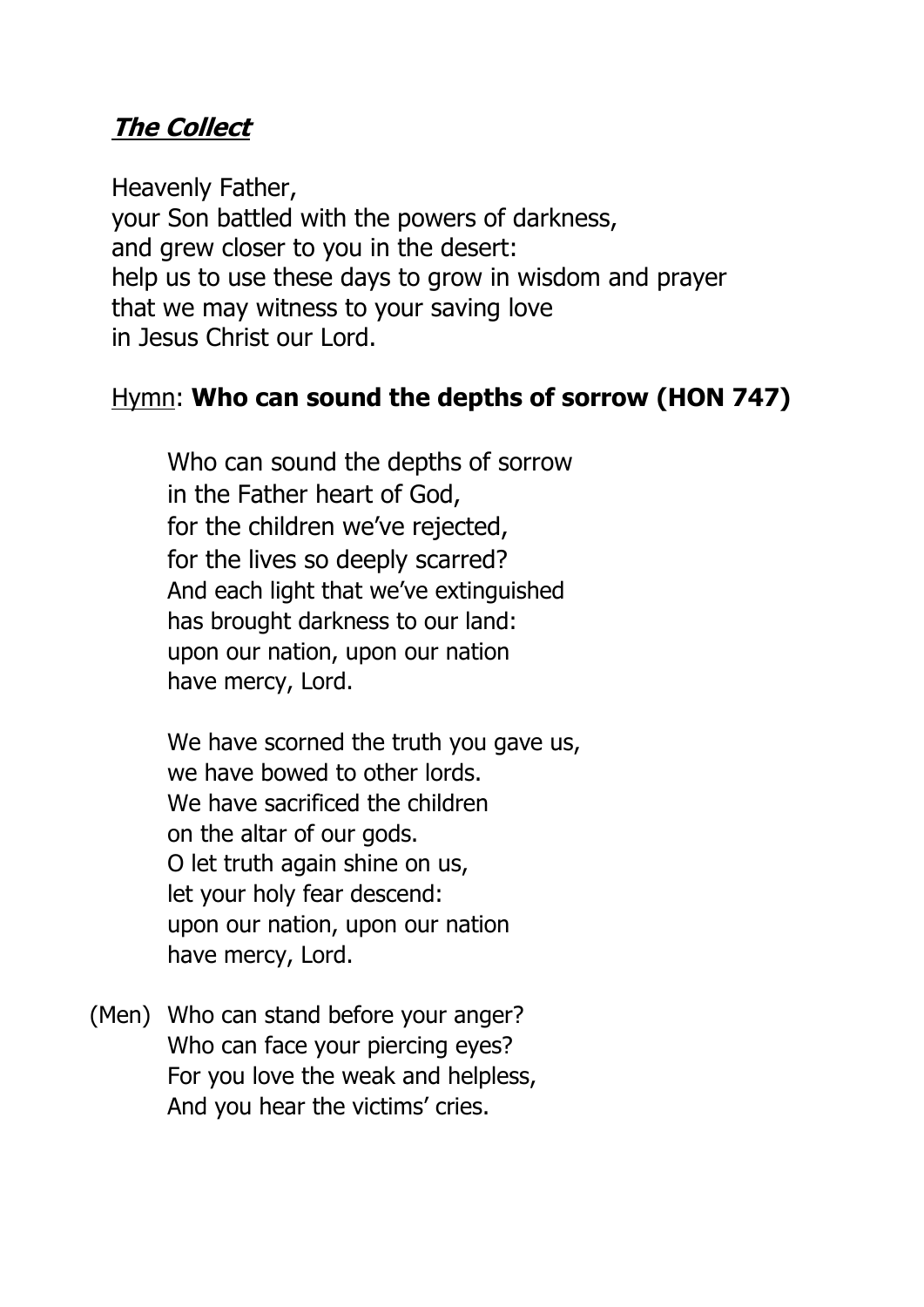- (All) Yes, you are a God of justice, and your judgement surely comes: upon our nation, upon our nation have mercy, Lord.
- (Women) Who will stand against the violence? Who will comfort those who mourn? In an age of cruel rejection, who will build for love a home?
	- (All) Come and shake us into action, come and melt our hearts of stone: upon your people, upon your people have mercy, Lord.

Who can sound the depths of mercy in the Father heart of God? For there is a Man of sorrows who for sinners shed his blood. He can heal the wounds of nations, he can wash the guilty clean: because of Jesus, because of Jesus have mercy, Lord.

Christ has brought us out of darkness **to dwell in his marvellous light.**

Here are words you may trust. Remember Jesus Christ, risen from the dead: **he is our salvation, our eternal glory.** If we die with him, we shall live with him; **if we endure, we shall reign with him.** If we deny him, he will deny us; **if we are faithless, he keeps faith.**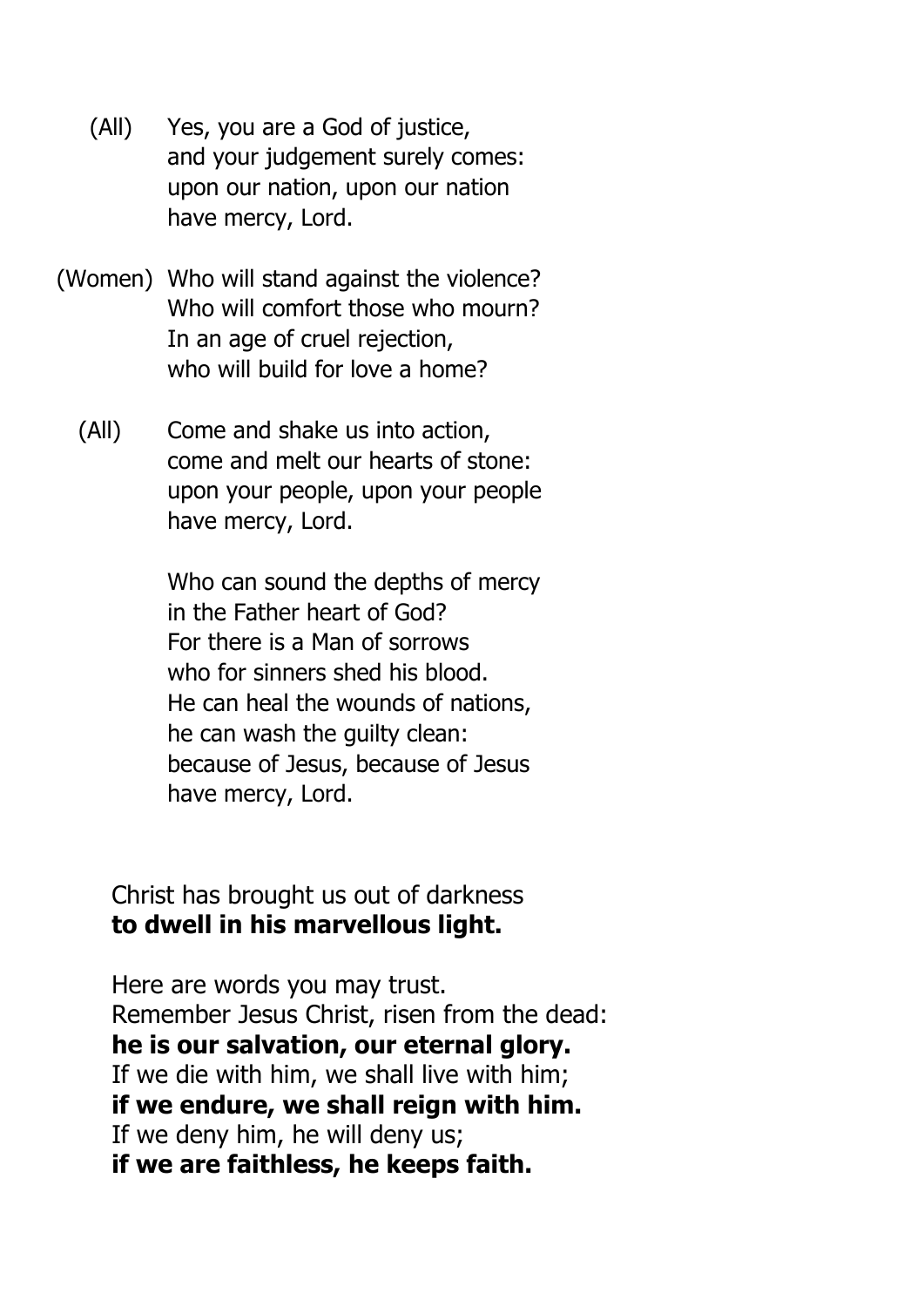For he has broken the power of death **and brought life and immortality to light through the gospel.**

And now we give you thanks through Jesus Christ our Lord. In him who rose from the dead our hope of resurrection dawned. The sting of death has been drawn by the glorious promise of his risen life.

### **Closing Prayers**

Jesus, lord of time, **hold us in your eternity.** Jesus, image of God, **travel with us the life of faith.** Jesus, friend of sinners, **heal the brokenness of our world.** Jesus, lord of tomorrow,

**draw us into your future. Amen.**

May God the Father, who does not despise the broken spirit, give each one of us a contrite heart.

#### **Amen.**

May Christ, who bore our sins in his body on the tree, heal each one of us by his wounds.

#### **Amen.**

May the Holy Spirit, who leads us into all truth,

speak to each one of us words of pardon and peace.

#### **Amen.**

And may the blessing of God Almighty, Father, Son and Holy Spirit be among us and remain upon each one of us now and forever.

#### **Amen.**